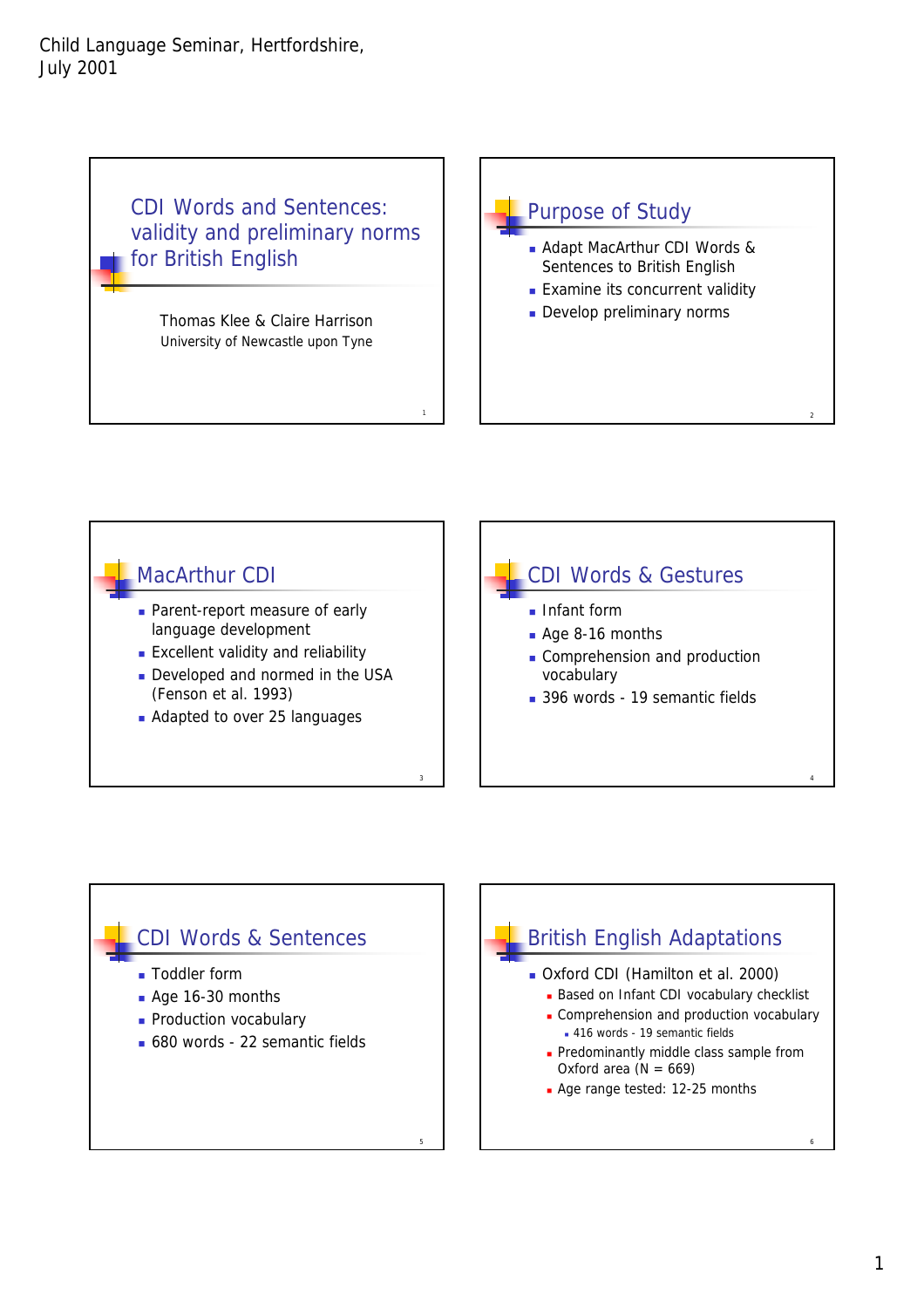









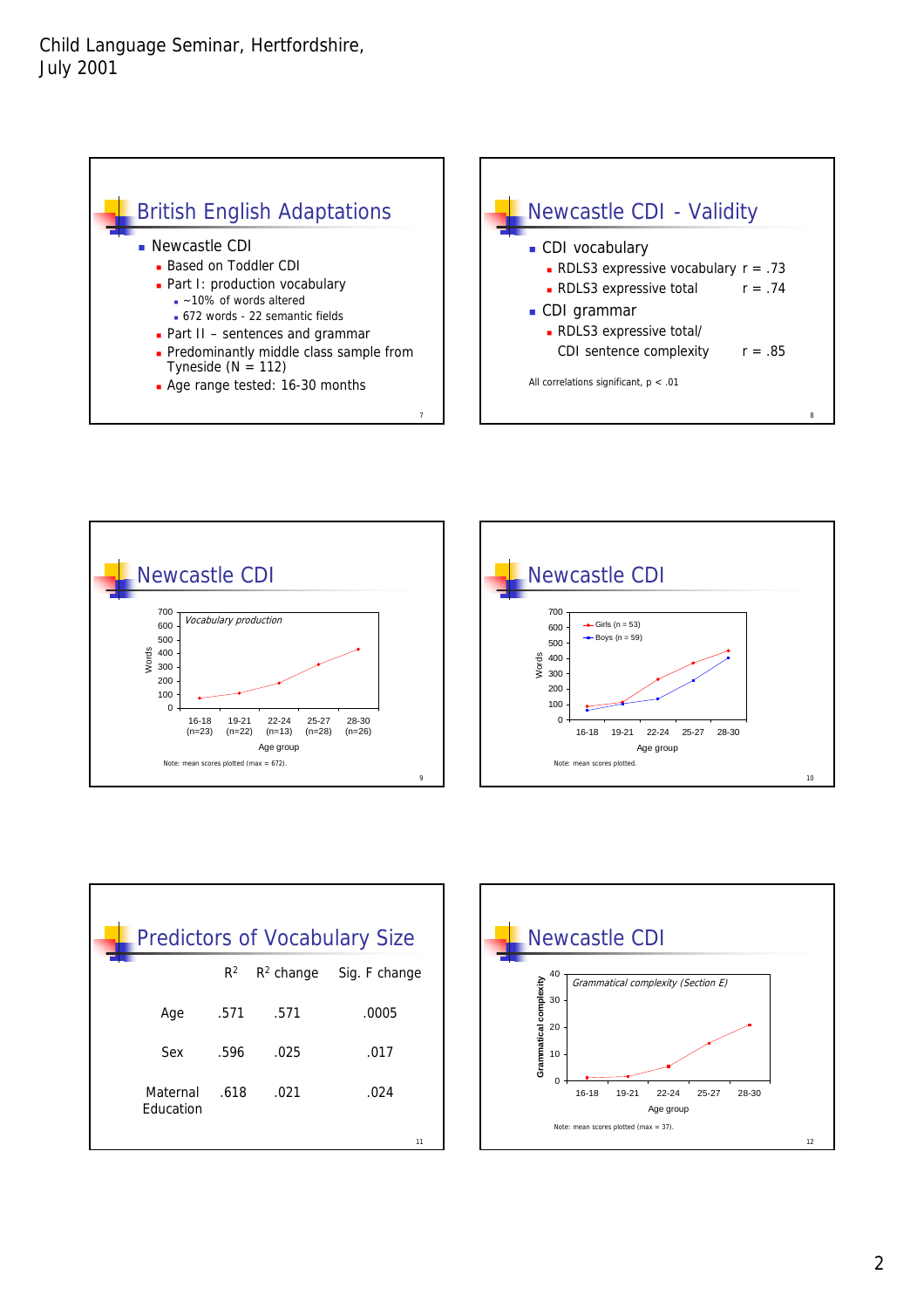| <b>Predictors of Grammatical</b><br>Complexity |       |              |               |  |  |  |
|------------------------------------------------|-------|--------------|---------------|--|--|--|
|                                                | $R^2$ | $R^2$ change | Sig. F change |  |  |  |
| Age                                            | .482  | .482         | .0005         |  |  |  |
| Maternal<br><b>Education</b>                   | .531  | .049         | .002          |  |  |  |
|                                                |       |              | 13            |  |  |  |







| <b>Demographics</b>   |                                |                   |  |  |  |  |
|-----------------------|--------------------------------|-------------------|--|--|--|--|
|                       | <b>Newcastle</b><br>sample (%) | US sample<br>(% ) |  |  |  |  |
| Girls                 | 52.7                           | 50.4              |  |  |  |  |
| First borns           | 57.7                           | n.a.              |  |  |  |  |
| <b>Far infections</b> | 3.7                            | 4.3               |  |  |  |  |
|                       |                                |                   |  |  |  |  |
|                       |                                | 17                |  |  |  |  |

| <b>Maternal Education Level</b>                                                                  |                         |                   |  |  |  |  |
|--------------------------------------------------------------------------------------------------|-------------------------|-------------------|--|--|--|--|
|                                                                                                  | Newcastle<br>sample (%) | US sample<br>(% ) |  |  |  |  |
| School leaver <sup>1</sup>                                                                       | 38.4                    | 4.5               |  |  |  |  |
| A-level or equivalent <sup>2</sup>                                                               | 22.2                    | 42.2              |  |  |  |  |
| University degree                                                                                | 39.4                    | 53.3              |  |  |  |  |
| US equivalents: (1) some high school or less; (2) high school diploma or some college education. |                         |                   |  |  |  |  |
|                                                                                                  |                         | 18                |  |  |  |  |